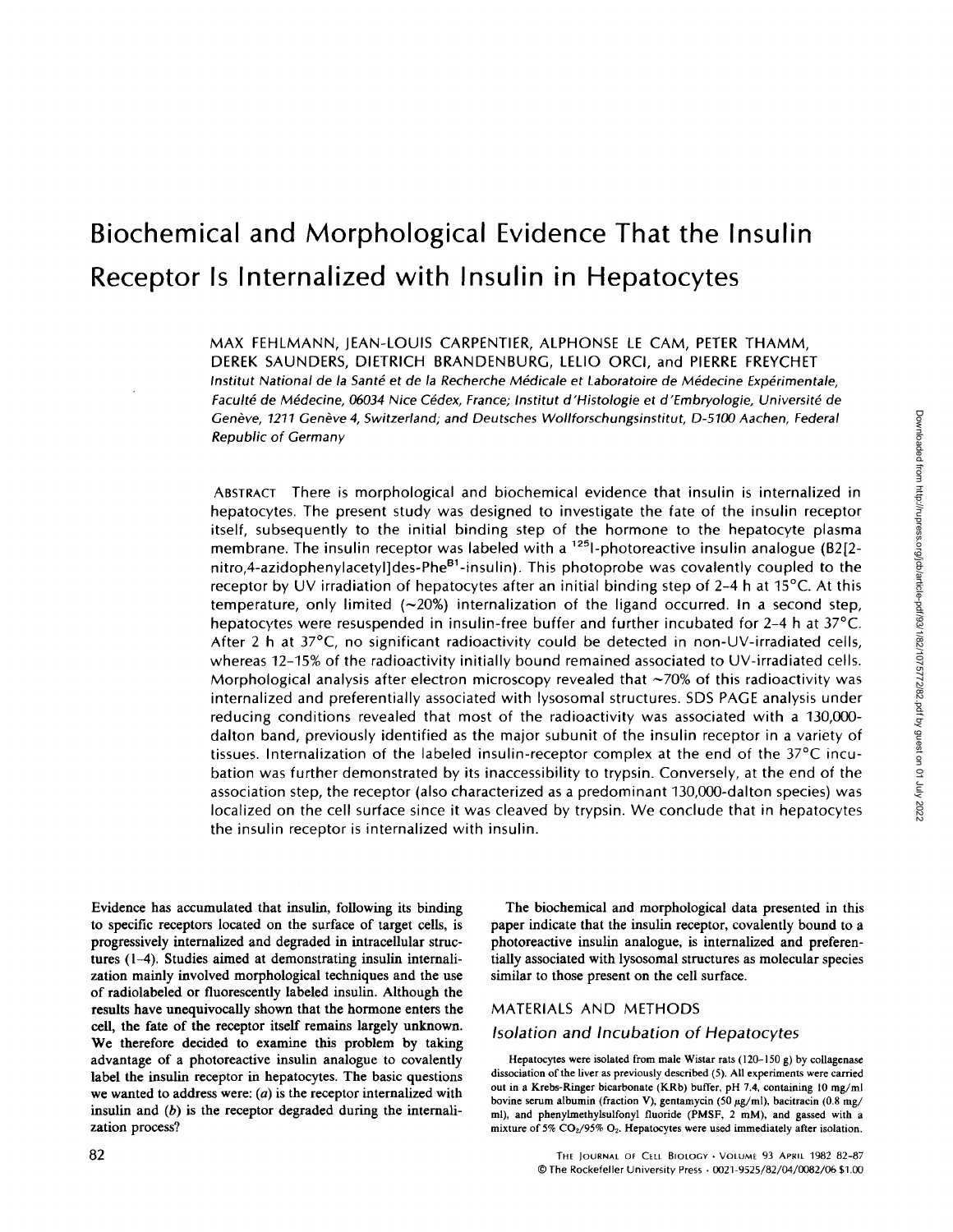#### Iodination of Insulin

The photoreactive insulin analogue, B2[2-nitro,4-azidophenylacetyl) des-Phe <sup>B1</sup>-insulin, whose Napa group displays a strong absorption band at 330 nm (6), was prepared as previously described (6). Native insulin and the photoreactive insulin analogue were iodinated to a specific activity of 200-250  $\mu$ Ci/ $\mu$ g using a modification (referred to as "the second modification" in reference 7) of the chloramine-T method.

#### Incubation Procedures for Binding Experiments

Suspensions of isolated hepatocytes ( $1 \times 10^6$  cells/ml) and <sup>125</sup>I-insulin or <sup>125</sup>Iphotoreactive insulin were incubated for 2-4 h at 15°C, conditions that permitted steady-state binding. At the end of this association step, cells were collected by centrifugation, resuspended in the same volume of insulin-free buffer, and exposed or not to UV light. Hepatocytes were then diluted 20-fold in insulin-free buffer and incubated for 2-4 h at 37°C . These conditions have previously been shown to favor the release of intact and degraded  $^{125}$ I-insulin from hepatocytes (2, 8) . Nonspecific binding was determined throughout in simultaneous experiments where unlabeled insulin (5  $\mu$ M) was added to the incubation at the beginning of the association period. All data have been expressed as specific binding. The association step in all binding experiments was carried out in the dark, except where otherwise stated.

#### Irradiation Procedure

Allirradiations were conducted, under standardized conditions, in acold room (4°C) using <sup>a</sup> water-cooled high pressure mercury lamp (Philips HPK <sup>125</sup> W/L). The light was filtered through a "black glass" filter (U.V.W. 55; Hanau AG, FRG), which reduces the short UV emission intensities to very low levels (6). Suspensions (3 mm depth) of hepatocytes were irradiated at 330 nm for 3 min at a distance of 9 cm from the lamp. After UV irradiation under these conditions, hepatocytes were submitted to morphological and biological tests to assess the lack of cytotoxic effects of the procedure. Electron microscope examination of thin sections of control and UV-irradiated cells at the very end of the incubation procedure (i.e., after the 2-h incubation at 37°C that followed the 2-h incubation at 15°C) revealed a similar proportion (<25%) of damaged cells in both cell preparations. The capacity of UV-irradiated cells to actively transport  $\alpha$ -aminoisobutyric acid and their hormone responsiveness were analogous to those of control cells (Table I).

## Preparation of Cells for Electron Microscopy and Autoradiography

Cell pellets were fixed for 3-4 h at room temperature with 4% glutaraldehyde in 0.1 M phosphate buffer, pH 7.4 . The medium containing glutaraldehyde was then aspirated and replaced with 0.1 M phosphate buffer, pH 7.4 . Processing of fixed samples for electron microscopy studies and the method used for quantitative electron microscopic autoradiography have been described in detail elsewhere (2). The only modifications concerned the morphometric determinations of the volume density of intracellular structures, which referred to the whole cytoplasmic volume excluding the nucleus (9).

### Analysis of Cell-associated Radioactivity

Hepatocytes were rapidly sedimented by centrifugation and the cell pellets were immediately solubilized in boiling SDS solution (3% SDS, wt/vol) containing 10% (vol/vol) glycerol, 2% (vol/vol)  $\beta$ -mercaptoethanol, and 1% (wt/vol) bromophenol blue . Cell lysates were further boiled for 4 min. Analysis of the sample by one-dimensional slab-gel electrophoresis, using a 5-15% linear gradient of acrylamide as a resolving gel and a 3% stacking gel, was performed according to Laemmli (l0). The gels were stained with Coomassie Blue, fluorographed, and vacuum-dried; autoradiography was carried out by exposing the gel to Kodak X-OMAT-R film (11). The proteins used as molecular weight markers were : mysoin heavy chain (200,000),  $\beta$ -galactosidase (116,000), phosphorylase b (94,000), bovine serum albumin (67,000), carbonic anhydrase (30,000), soybean trypsin inhibitor (20,000), and lysozyme (14,400).

#### RESULTS

#### Binding Properties of the Photoreactive Insulin

Binding of the <sup>125</sup>I-labeled photoreactive insulin analogue to isolated hepatocytes was measured in the presence of various concentrations of unlabeled analogue under steady-state conditions at 20°C, and was compared to porcine insulin binding using <sup>125</sup>I-porcine insulin and varying concentrations of unlabeled porcine insulin. Scatchard analysis of the data (Fig. 1) revealed that hepatocytes bound less photoreactive insulin than native insulin at low  $(<10 \text{ nM})$  concentrations; however, the maximal binding capacity (as denoted by the abscissa intercept on the Scatchard plot) was identical for both insulins . This reflects a lower affinity of the photoreactive insulin for the insulin receptor. Accordingly, the biological potency of the photoreactive analogue was found to be decreased by  $\sim$ 30% (compared to native insulin) when tested for its ability to stimulate amino acid transport in hepatocytes; at maximally stimulating concentrations, the photoreacive insulin was as effective as insulin (data not shown). These results indicate that the photoreactive insulin is a full insulin agonist with a moderately reduced binding affinity and biological potency. This insulin analogue can therefore be used as a probe to investigate the insulin receptor in hepatocytes.

## Association and Release of the Photoreactive Insulin

<sup>125</sup>I-labeled photoreactive insulin was first allowed to bind to isolated hepatocytes for 4 h at 15°C. The cells were then UV-irradiated or not, diluted in insulin-free buffer, and the

TABLE <sup>I</sup> Effect of UV Irradiation on Cell Viability and  $\alpha$ -Aminoisobutyric Acid (AIB) Transport in Hepatocytes

|               | Viable cells |         | AIB transport                |         |
|---------------|--------------|---------|------------------------------|---------|
|               | Basal        | Insulin | Basal                        | Insulin |
|               | %            |         | $nmol/106$ cells $\cdot$ min |         |
| Control       | 87           | 90      | 0.51                         | 1.05    |
| UV-irradiated | 93           | 91      | 0.49                         | 0.98    |

Suspensions of hepatocytes were UV-irradiated or not as described in Materials and Methods Cells were then incubated for <sup>2</sup> h with or without insulin  $(10^{-7}$  M) before measuring 0.1 mM <sup>14</sup>C-AIB transport over a 4-min period. The percentage of viable cells was calculated after examination of the suspensions in phase contrast microscopy



FIGURE <sup>1</sup> Scatchard plot of the binding of native insulin and photoreactive insulin to isolated hepatocytes. Hepatocytes  $(1 \times 10^6/\text{m})$ were incubated in the dark with 0.3 ng/ml of  $125$ 1-insulin and increasing concentrations of unlabeled insulin, or with 0.3 ng/ml of '1251-photoreactive insulin and increasing concentrations of unlabeled photoreactive insulin, for <sup>3</sup> <sup>h</sup> at 20°C (steady-state conditions). Cells were collected by centrifugation and counted for  $125$ | radioactivity. Each point represents the mean of triplicate determinations within a representative experiment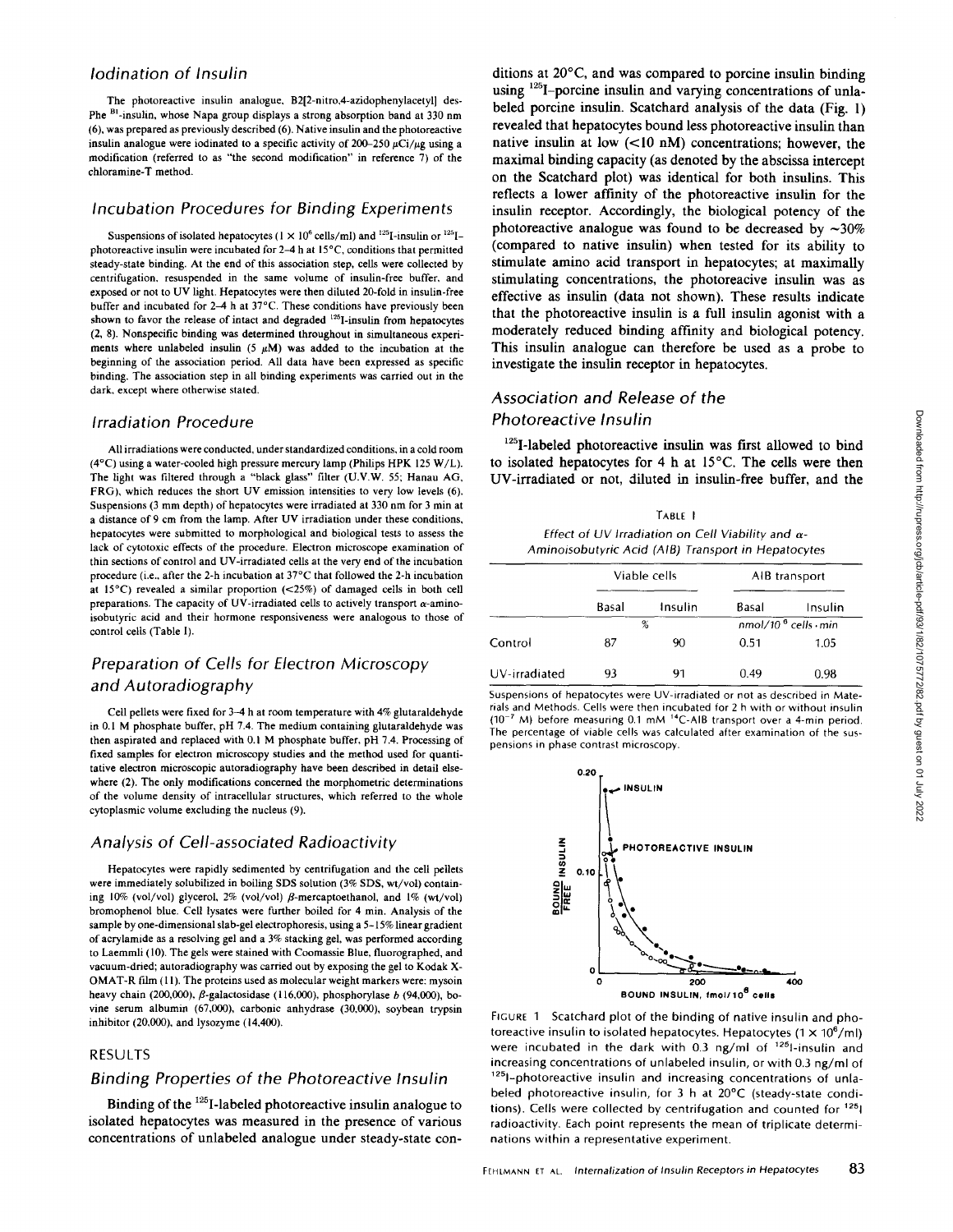release of cell-associated radioactivity was followed as a function of time. Fig. 2 shows that 20% of the radioactivity bound at steady state was still associated with UV-irradiated hepatocytes after a 2-h release period. In control cells (not UVirradiated), only 5-8% of the radioactivity initially bound was still associated with the cells after the same period. These results indicate that 12-15% of the radioactivity originally bound to hepatocytes at steady state is covalently linked to the cells after UV irradiation. Gel filtration analysis of cell extracts at the end of the 2-h association step at 15°C also revealed that after UV irradiation  $~15\%$  of the cell-associated radioactivity was in the form of a high-molecular-weight complex (data not shown).

## Morphological Analysis of Cellassociated Radioactivity

At the end of the association step, the autoradiographic grains were predominantly located on the cell periphery (Fig. 3), and when their distribution was analyzed quantitatively most grains distributed around the plasma membrane (Table 11) . When the cells were then UV-irradiated and further incubated for 2 h at 37°C, 67% of the radioactivity that remained associated with the cells was internalized (Table II). Under these conditions, analysis of the intracellular distribution of autoradiographic grains according to the method previously described (2) indicated a preferential association of the labeled material with lysosomal structures (Fig. 4). In control cells (not UV-irradiated), the number of autoradiographic grains was indistinguishable from background.

## Analysis of Cell-associated Radioactivity by SDS PAGE

Analysis of cell extracts by SDS PAGE under reducing conditions revealed that at the end of the association step and



FIGURE 2 Time-course of association and release of  $125$  l-photoreactive insulin in isolated hepatocytes: effect of UV irradiation. Hepatocytes (1  $\times$  10<sup>6</sup>/ml) were incubated in the dark at 15°C with 0.3 ng/ml of <sup>125</sup>l-photoreactive insulin. At the times indicated.(association period) 0.25-ml triplicate samples of the cell suspension were centrifuged and the cell pellets were counted for <sup>125</sup>1 radioactivity. After a 4-h association period, half the cell suspension was UVirradiated (open symbols) whereas the other half was kept in the dark (closed symbols) . Hepatocytes were then collected by centrifugation, washed with cold buffer, resuspended in 100 ml of insulinfree warm KRb buffer, and incubated in the dark at 37°C. At the times indicated (release period), 5-ml samples of cell suspensions were centrifuged and the cell pellets were counted for <sup>125</sup>l radioactivity.

after photolysis, the radioactivity was located on three bands with molecular weights of 130,000, 125,000, and 23,000 (Fig. 5, lane A). When photolysis was omitted, virtually no labeling was observed (Fig. 5, lane  $B$ ). The labeling of all three bands was absent when an excess of unlabeled insulin (5  $\mu$ M) was present during the association period (not shown). Therefore, the covalent labeling of the 130,000-, 125,000-, and 23,000 dalton bands implicated the binding of insulin to its specific receptor. When photoactivation was followed by the 2-h incubation period at 37°C, SDS PAGE analysis revealed the same three labeled bands (Fig. 5, lane C), which were virtually undetectable when photoactivation had been omitted (Fig. 5, lane  $D$ ).

Since morphological analysis indicated that  $\sim 70\%$  of the covalent insulin-receptor complex was internalized after 2 h at 37°C, the similarity in the patterns of bands observed at the end of the association step at 15°C and after the subsequent incubation at 37°C strongly suggested that internalization was not accompanied by receptor degradation . Gel filtration analysis confirmed the formation of a high-molecular-weight complex after UV irradiation of hepatocytes subsequent to binding of the  $125I$  photoprobe; after the 2-h incubation at 37°C, this complex was quantitatively recovered and represented >80% of the radioactivity remaining associated with the cells (data not shown).

## Trypsin Sensitivity of Cell-associated Radioactivity

It is well-established that the insulin receptor is highly susceptible to degradation by trypsin (12, 13). We took advantage of this property to investigate the localization of the covalently linked cell-associated radioactivity, based on its accessibility to trypsin. The autoradiogram shown in Fig. 6 reveals that the 130,000- and 125,000-dalton bands were virtually absent when the cells were treated with trypsin at the end of association at 15°C, immediately after UV irradiation. Under this condition (Fig.  $6$ , lane  $B$ ), the radioactivity was located on two bands of 98,000 and 75,000 daltons that presumably represented degradation products of the native receptor subunits. When hepatocytes were instead exposed to trypsin at the end of the 2-h incubation at 37°C (which followed association at 15°C and UV irradiation), the pattern of labeling (Fig. 6, lane  $D$ ) exhibited little alteration compared with that of nontrypsin-treated hepatocytes (Fig.  $6$ , lane  $C$ ). The loss of trypsin sensitivity of the cell-associated radioactive material is in agreement with the morphological observations and suggests that the covalent insulin-receptor complex is internalized . ble and UV irradiation of hepatocytes uses used to the colling of the two matrix is the solution of the term of the radioactivity remaining associated with the cells (data of the radioactivity remaining associated with th

TABLE II

Percentage of Labeled Material Internalized after Incubation of Isolated Hepatocytes with <sup>125</sup>1-Photoreactive Insulin

|                                                                                               | Percent labeled material<br>internalized* |
|-----------------------------------------------------------------------------------------------|-------------------------------------------|
| $120 \text{ min} 15^{\circ}$ C                                                                | 19                                        |
| 120 min $15^{\circ}$ C + 3 min $15^{\circ}$ C (UV irradia-<br>tion) + 120 min 37 $^{\circ}$ C | 67                                        |
| 120 min $15^{\circ}$ C + 120 min 37 $^{\circ}$ C                                              | ND                                        |

' Based on previous determinations (2), 15% of the grains found inside the cell (>250 nm from the plasma membrane) was taken as <sup>a</sup> background level and the values presented in the table were corrected accordingly . ND, not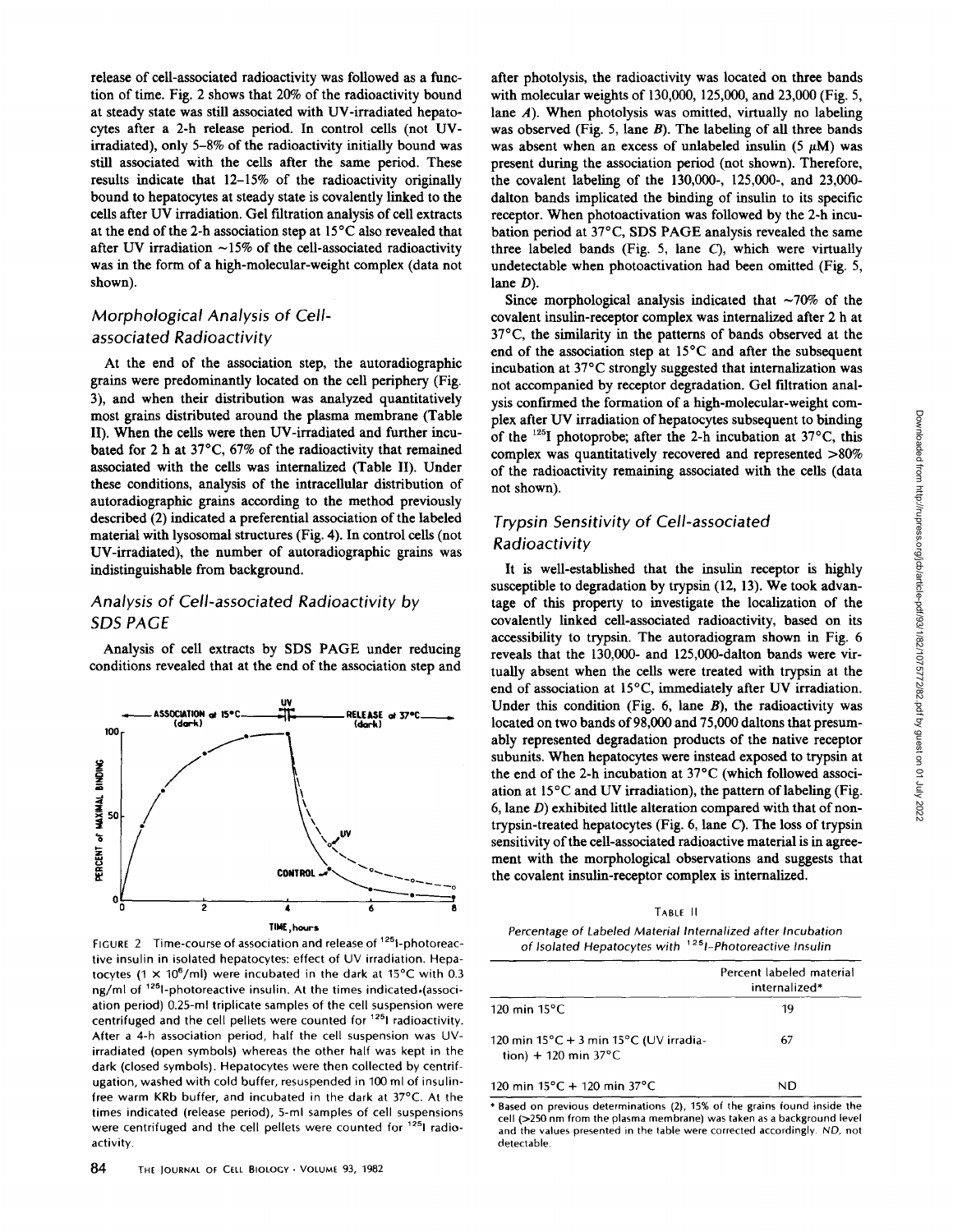

FIGURE 3 Thin sections of isolated hepatocytes incubated with  $125$ -photoreactive insulin for 2 h at 15°C in the dark (A), and for 2 h at 15°C in the dark, followed by 3-min UV irradiation and by 2-h incubation at 37°C in insulin-free buffer (B). In A, most autoradiographic grains are associated with the plasma membrane (arrows). In B, autoradiographic grains (circles) are frequently seen within the cell where they are found in the vicinity of dense bodies (lysosomes) (Ly).  $\times$  20,000.

#### **DISCUSSION**

A major breakthrough in the elucidation of the insulin receptor structure recently occurred with the development of photoaffinity probes  $(12, 14-17)$  and the use of agents capable to covalently cross-link the hormone and the receptor (18). The latter technique, which allows the covalent binding of a large variety of ligands to cell surface receptors, may disturb the overall membrane architecture, and this would preclude the use of cross-linking agents to follow the fate of the receptor under conditions where hormone internalization has beendemonstrated. To overcome this problem we have used a photoreactive insulin analogue that retains  $\sim 70\%$  of the receptor binding affinity and biological potency of native insulin in hepatocytes; under our experimental conditions, 12-15% of total cell-associated radioactivity was covalently bound to cellular components. SDS PAGE analysis under reducing conditions revealed that virtually all of the covalently bound radioactivity was linked to subunits of the insulin receptor . About 65% of the covalent labeling (i.e., 8-10% of total cell-bound radioactivity at the end of the association step) localized to a 130,000-dalton band, in agreement with previous reports on the covalent labeling of the insulin receptor in other cell types  $(17-19)$  and membranes  $(14-16, 20)$ . We also observed two other bands of 125,000 and 23,000 daltons, which may represent degradation products of the 130,000-dalton species. Other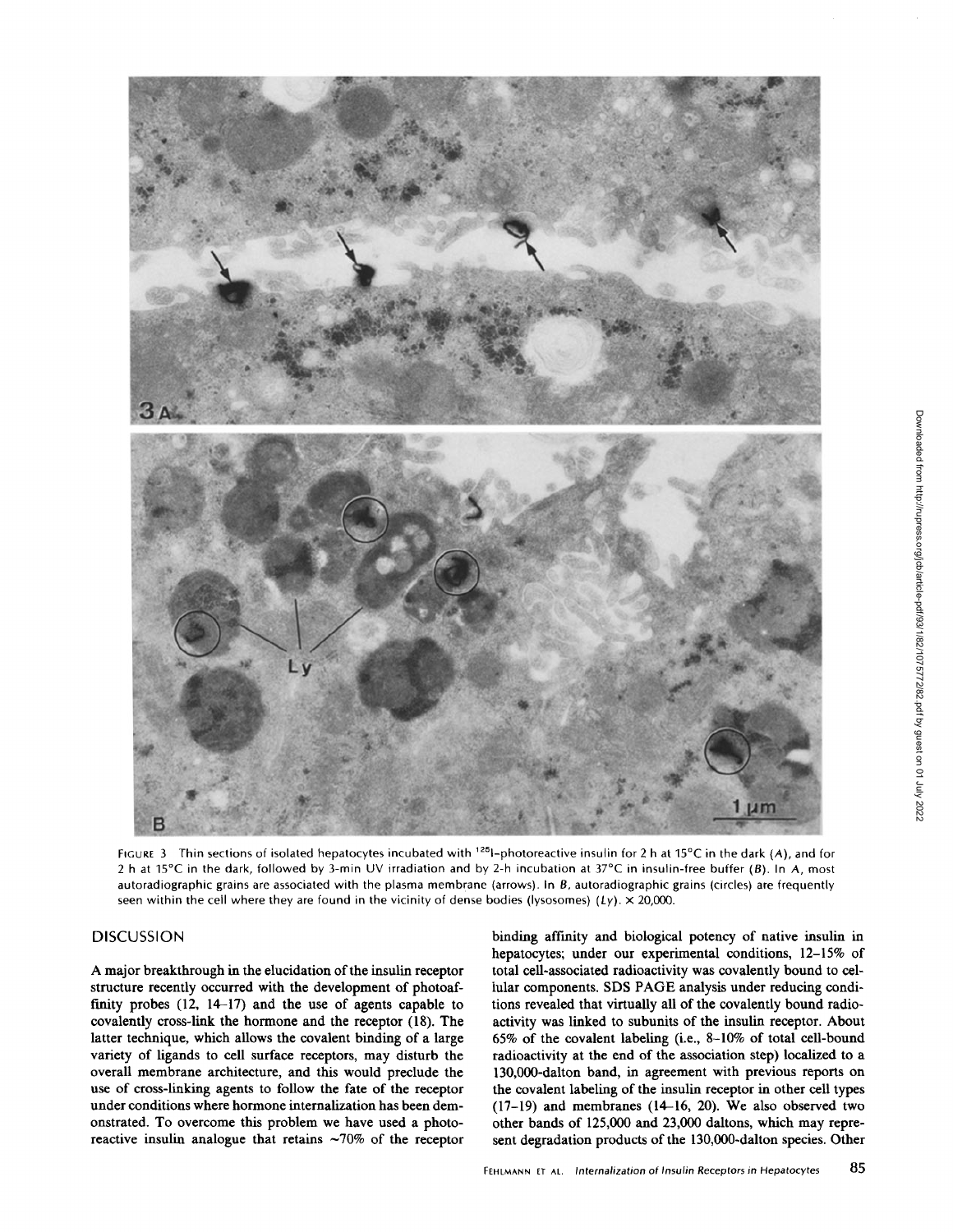

FIGURE 5 Analysis of proteins from hepatocytes labeled with <sup>125</sup>1photoreactive insulin by SDS PAGE under reducing conditions. Hepatocytes (1  $\times$  10<sup>6</sup>/ml) were incubated in the dark with 60 ng/ml of  $125$ -photoreactive insulin for 2 h at 15°C in the presence of 2 mM PMSF. Half of the cell suspension was UV-irradiated and centrifuged; the cell pellets were then either directly solubilized in hot SDS (lane A), or resuspended in insulin-free buffer and incubated for <sup>2</sup> h at 37°C before analysis (lane C) . The other half of the cell suspensicn was not UV-irradiated and was analyzed either before (lane  $B$ ) or after (lane  $D$ ) the 2-h incubation period at 37°C. An autoradiogram of the gel is presented. Molecular weight  $\times$  10<sup>3</sup>. OR, origin.

authors using cross-linking reagents (21) and biosynthetic labeling techniques (19) have reported the labeling of a 95,000 dalton subunit of the insulin receptor in cultured human

FIGURE 4 Relationship of autoradiographic grains to intracellular organelles expressed as the ratio of the percentage of grains related to organelle over the volumetric density of organelles. LIPID DR., lipid droplets; SER, smooth endoplasmic reticulum; RER, rough endoplasmic reticulum.

lymphocytes . A 95,000-dalton band has been identified by photoaffinity labeling as a minor component of the insulin receptor in hepatoma cells (17). We also observed the labeling of a 95,000-dalton band in isolated hepatocytes, but only occasionally; by contrast, we found the 95,000-dalton band to be more consistently labeled in liver plasma membranes than in isolated hepatocytes (not shown). These differences cannot be explained by presently available data.

Analysis of the distribution of the radioactive grains by electron microscopy and autoradiography showed that the binding of the <sup>125</sup>I-photoreactive insulin to isolated hepatocytes at 15 $\rm{^{\circ}C}$  was accompanied by only  $\sim$ 20% internalization of the radioactivity. The morphological observation that internalization of covalent insulin-receptor complexes was minimal at the end of the association step (i.e., after 2 h at  $15^{\circ}$ C) was confirmed by trypsin treatment of the hepatocytes, which converted virtually all of the 130,000- and 125,000-dalton bands into smaller components. It has previously been shown that the internalization of 125I-insulin is highly sensitive to temperature in isolated hepatocytes (2) . Rising the temperature of the incubation medium containing hepatocytes previously exposed to the <sup>125</sup>I-photoreactive insulin and then UV-irradiated caused:  $a$ ) a rapid release of the noncovalently bound ligand; and (b) a redistribution of the radioactive grains,  $\sim 70\%$  of which now became associated with intracellular structures. Under the latter conditions, most (>80%) of the cell-associated radioactivity eluted as a high molecular weight complex on gel filtration, and on SDS PAGE exhibited the same migration pattern (i.e., 130,000-, 125,000-, and 23,000-dalton bands) as that observed at the end of association . Furthermore, most of this cell-associated radioactivity was now virtually inaccessible to trypsin. Thus, both morphological and biochemical approaches indicate that the photolabeled insulin receptor is internalized in hepatocytes .

A rather intriguing observation was that the internalized receptor, although preferentially associated with lysosomal structures, was apparently not degraded since its pattern on SDS PAGE was similar to that of the receptor on the cell surface. The lack of degradation may have important biological implications, since internalization of insulin-receptor complexes is thought to be involved in the down-regulation of the receptor number on the cell surface (2). A lack of degradation of receptor proteins labeled with a photoreactive insulin derivative has also been recently reported in H4 hepatoma cells (17) . One, however, should interpret this and our data with caution